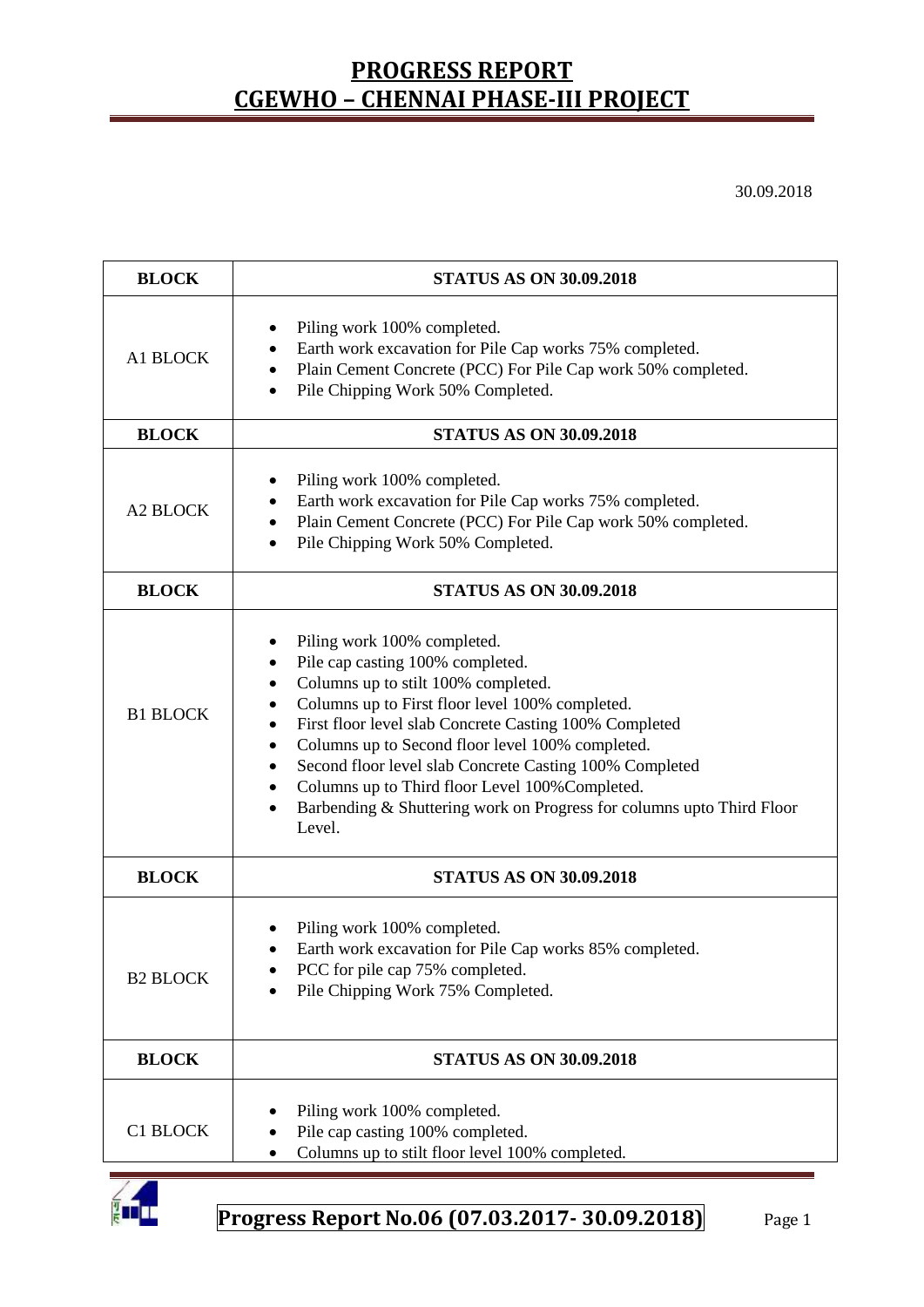|                                                              | Columns up to First floor level 100% completed.<br>٠                                    |  |  |  |  |  |
|--------------------------------------------------------------|-----------------------------------------------------------------------------------------|--|--|--|--|--|
|                                                              | First floor level slab Concrete Casting 100% Completed.<br>٠                            |  |  |  |  |  |
|                                                              | Columns up to Second floor level 100% completed.<br>٠                                   |  |  |  |  |  |
|                                                              | Second floor level slab Concrete Casting 100% Completed<br>٠                            |  |  |  |  |  |
|                                                              | Columns up to Third floor level 96% completed.<br>٠                                     |  |  |  |  |  |
|                                                              | Third floor level slab First half Concrete Casting 100% Completed.<br>٠                 |  |  |  |  |  |
|                                                              | Bar bending & shuttering work on progress for balance 4% columns up to<br>٠             |  |  |  |  |  |
|                                                              | Third floor level.                                                                      |  |  |  |  |  |
|                                                              | Shuttering & bar bending work for Second half of Third floor level slab 50%<br>٠        |  |  |  |  |  |
| on progress.                                                 |                                                                                         |  |  |  |  |  |
|                                                              |                                                                                         |  |  |  |  |  |
| <b>BLOCK</b>                                                 | <b>STATUS AS ON 30.09.2018</b>                                                          |  |  |  |  |  |
|                                                              | Piling work 100% completed.<br>٠                                                        |  |  |  |  |  |
|                                                              | Pile cap casting 100% completed.<br>٠                                                   |  |  |  |  |  |
|                                                              | Columns up to stilt floor level 100% completed.<br>٠                                    |  |  |  |  |  |
|                                                              | First half floor level PCC 50% completed.<br>٠                                          |  |  |  |  |  |
|                                                              | Columns up to First floor level 30% completed.<br>$\bullet$                             |  |  |  |  |  |
| <b>C2 BLOCK</b>                                              | Shuttering & bar bending work for First half of First floor level slab 10% on           |  |  |  |  |  |
|                                                              | progress                                                                                |  |  |  |  |  |
|                                                              | Soil Filling on Completed for Second half of the building soil filling and<br>$\bullet$ |  |  |  |  |  |
|                                                              | ready for anti termite works.                                                           |  |  |  |  |  |
|                                                              |                                                                                         |  |  |  |  |  |
| <b>BLOCK</b>                                                 | <b>STATUS AS ON 30.09.2018</b>                                                          |  |  |  |  |  |
|                                                              | Piling work 100% completed.<br>٠                                                        |  |  |  |  |  |
|                                                              | Pile cap casting 76% completed.<br>٠                                                    |  |  |  |  |  |
|                                                              | Shuttering & bar bending work on progress for balance 24% Pile caps.                    |  |  |  |  |  |
| C3 BLOCK                                                     | Columns up to Stilt floor level 60% completed.<br>٠                                     |  |  |  |  |  |
|                                                              | Soil Filling on progress for First half of the building.<br>٠                           |  |  |  |  |  |
|                                                              |                                                                                         |  |  |  |  |  |
| <b>BLOCK</b>                                                 | <b>STATUS AS ON 30.09.2018</b>                                                          |  |  |  |  |  |
|                                                              | Piling work 100% completed.<br>٠                                                        |  |  |  |  |  |
|                                                              | Earth work excavation for Pile Cap works in progress.                                   |  |  |  |  |  |
| D1 BLOCK                                                     | Plain Cement Concrete for Pile Cap work 40% completed.                                  |  |  |  |  |  |
|                                                              | Pile cap casting 24% completed.                                                         |  |  |  |  |  |
|                                                              | Shuttering & bar bending work on progress for balance 76% of Pile caps.                 |  |  |  |  |  |
|                                                              |                                                                                         |  |  |  |  |  |
| <b>BLOCK</b>                                                 | <b>STATUS AS ON 30.09.2018</b>                                                          |  |  |  |  |  |
|                                                              | Piling work 100% completed.<br>$\bullet$                                                |  |  |  |  |  |
|                                                              | Pile cap casting 100% completed.<br>٠                                                   |  |  |  |  |  |
|                                                              | Columns up to stilt floor level 100% completed.                                         |  |  |  |  |  |
| D2 BLOCK                                                     | Columns up to First floor level 100% completed.                                         |  |  |  |  |  |
|                                                              | First floor level slab Concrete Casting 100% Completed<br>٠                             |  |  |  |  |  |
|                                                              | Columns up to Second floor level 100% completed.<br>٠                                   |  |  |  |  |  |
|                                                              | Second floor level slab Concrete Casting 100% Completed<br>٠                            |  |  |  |  |  |
|                                                              | Columns up to Third floor level 100% completed.<br>٠                                    |  |  |  |  |  |
| Third floor level slab Concrete Casting 100% Completed.<br>٠ |                                                                                         |  |  |  |  |  |
|                                                              | Columns up to Fourth floor level 50% completed.                                         |  |  |  |  |  |
|                                                              | Shuttering & Bar bending work on Progress for balance 50% of Columns                    |  |  |  |  |  |
|                                                              | upto Fourth floor level.                                                                |  |  |  |  |  |

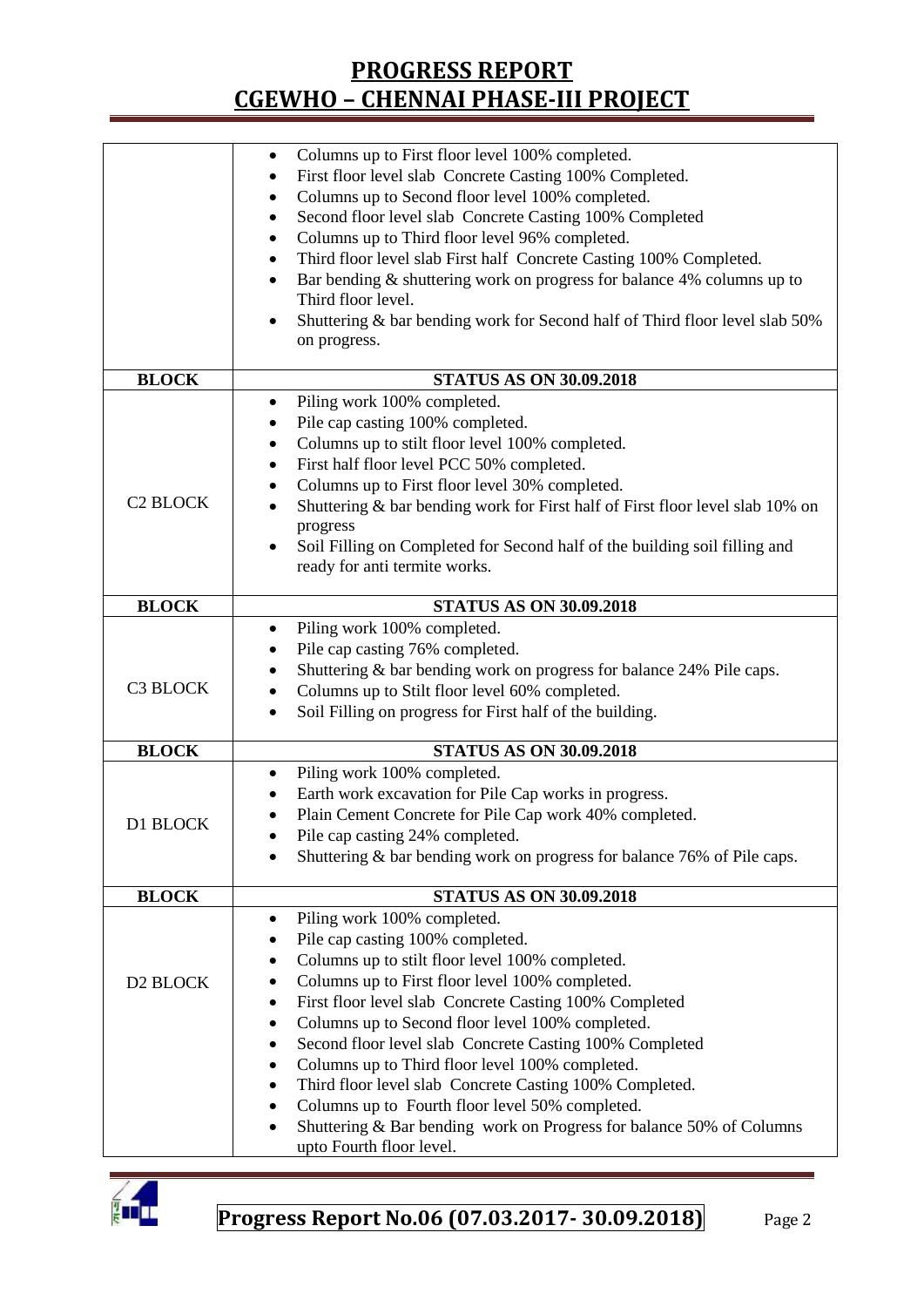| <b>BLOCK</b>                    | <b>STATUS AS ON 30.09.2018</b>                                                                                                                                                                                                                                                                                                                                                                                                                                                                |  |  |  |
|---------------------------------|-----------------------------------------------------------------------------------------------------------------------------------------------------------------------------------------------------------------------------------------------------------------------------------------------------------------------------------------------------------------------------------------------------------------------------------------------------------------------------------------------|--|--|--|
| D3 BLOCK                        | Piling work 100% completed.<br>Pile cap casting 100% completed.<br>٠<br>Columns up to stilt floor level 100% completed.<br>Columns up to First floor level 100% completed.<br>First floor level slab First half Concrete Casing 100% Completed.<br>$\bullet$<br>Shuttering & Bar bending work for Second half of First floor level slab on<br>progress.<br>Columns up to Second floor level 50% completed.<br>Second floor level slab First half Concrete Casing 100% Completed.<br>$\bullet$ |  |  |  |
|                                 | Columns up to Third floor level 9% completed.<br>٠                                                                                                                                                                                                                                                                                                                                                                                                                                            |  |  |  |
|                                 | Shuttering & Bar bending work on progress for balance 91% of columns<br>upto Third floor level.                                                                                                                                                                                                                                                                                                                                                                                               |  |  |  |
| <b>BLOCK</b>                    | <b>STATUS AS ON 30.09.2018</b>                                                                                                                                                                                                                                                                                                                                                                                                                                                                |  |  |  |
| <b>COMMUNITY</b><br><b>HALL</b> | Piling work 100% completed.<br>Earth work excavation for Pile Cap works on progress.<br>Pile cap casting 50% completed.<br>$\bullet$<br>PCC for pile cap on progress.<br>Bar bending $\&$ shuttering work on progress for balance 50% of pile caps.<br>٠<br>Columns up to First floor level 22% completed.<br>٠<br>Bar bending & shuttering work on progress for balance 78% of columns<br>$\bullet$<br>upto First floor level.                                                               |  |  |  |

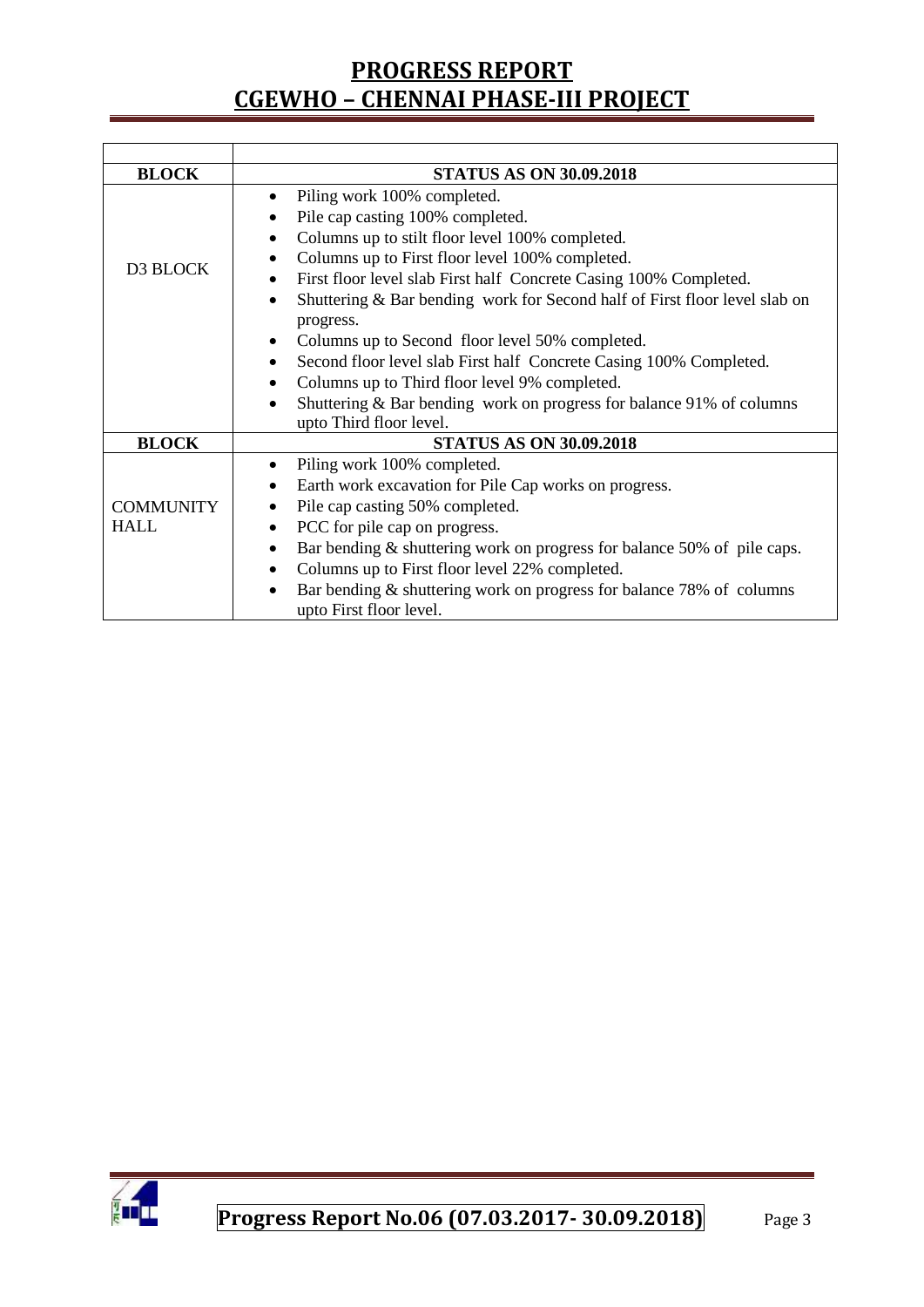#### **PHOTOGRAPHS OF PROJECT SITE AS ON 30.09.2018**

In Block A1: Excavaion and pile Chipping in progress..



In Block A2 : Excavation and pile Chipping in progress..



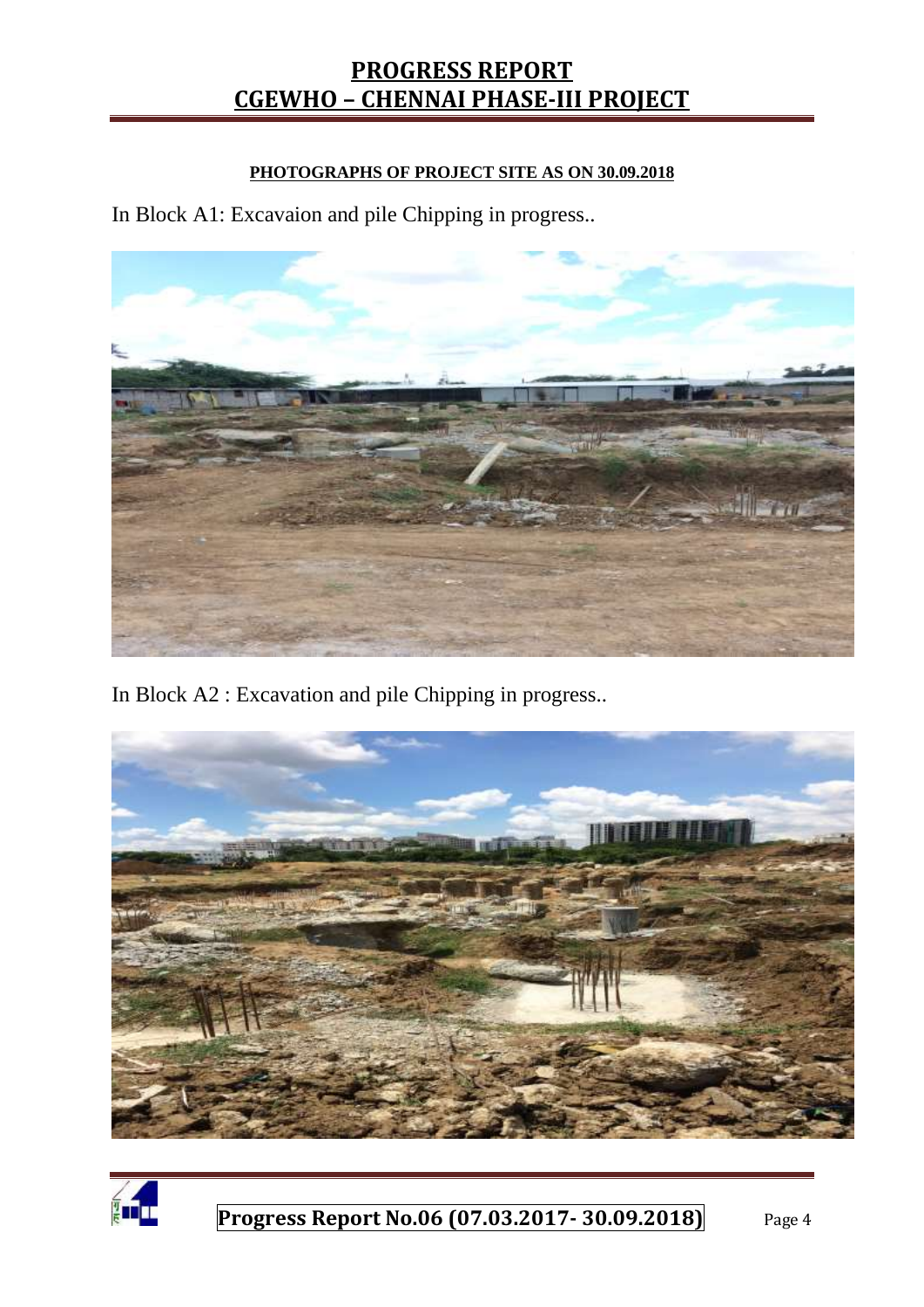In Block B1: Third Floor level slab Second half Shuttering & Barbending in progress..



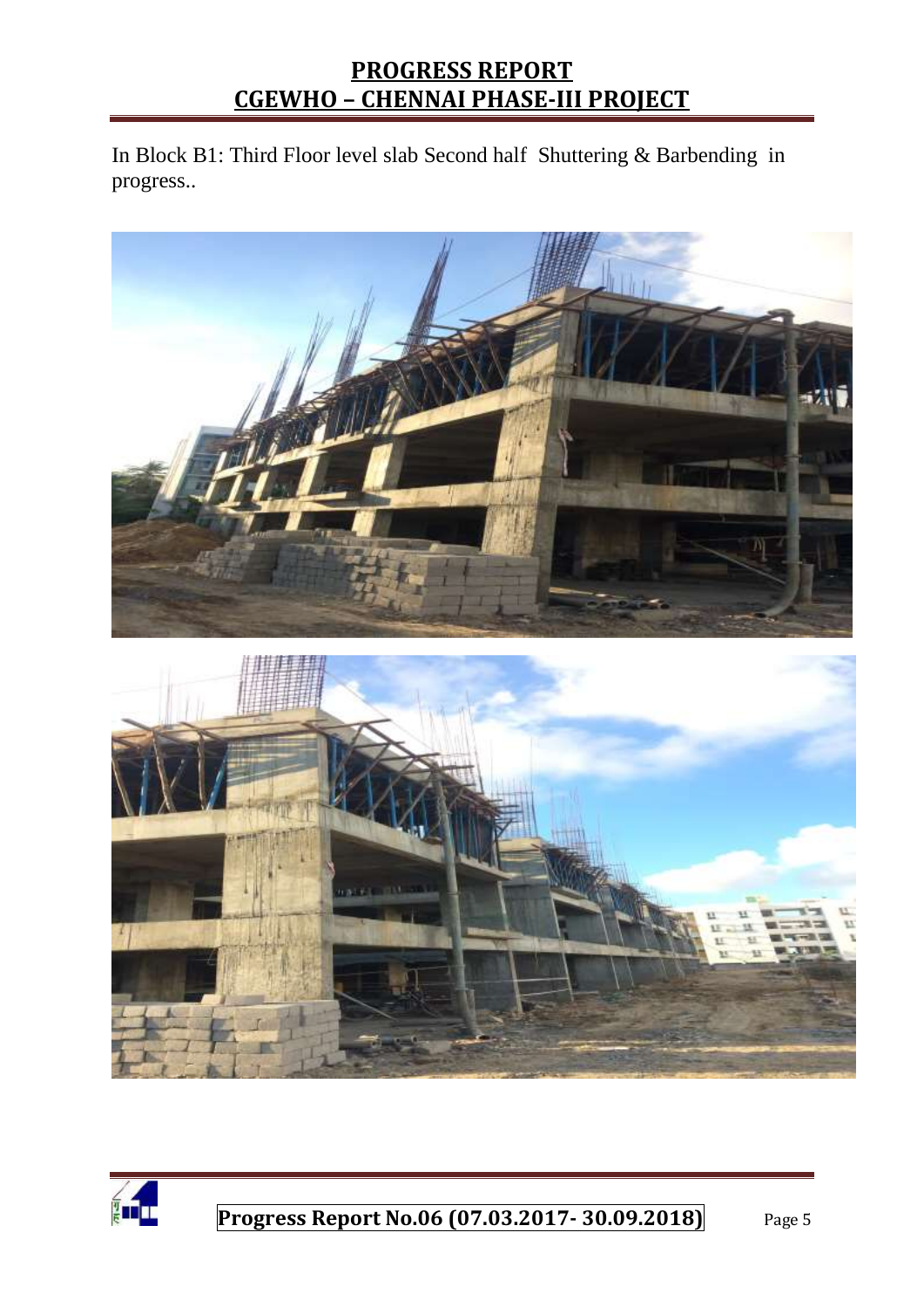In Block B2 : Excavation Work for Pile Cap Works on progress.



In Block C1: Shuttering work for Third floor level slab is in progress.



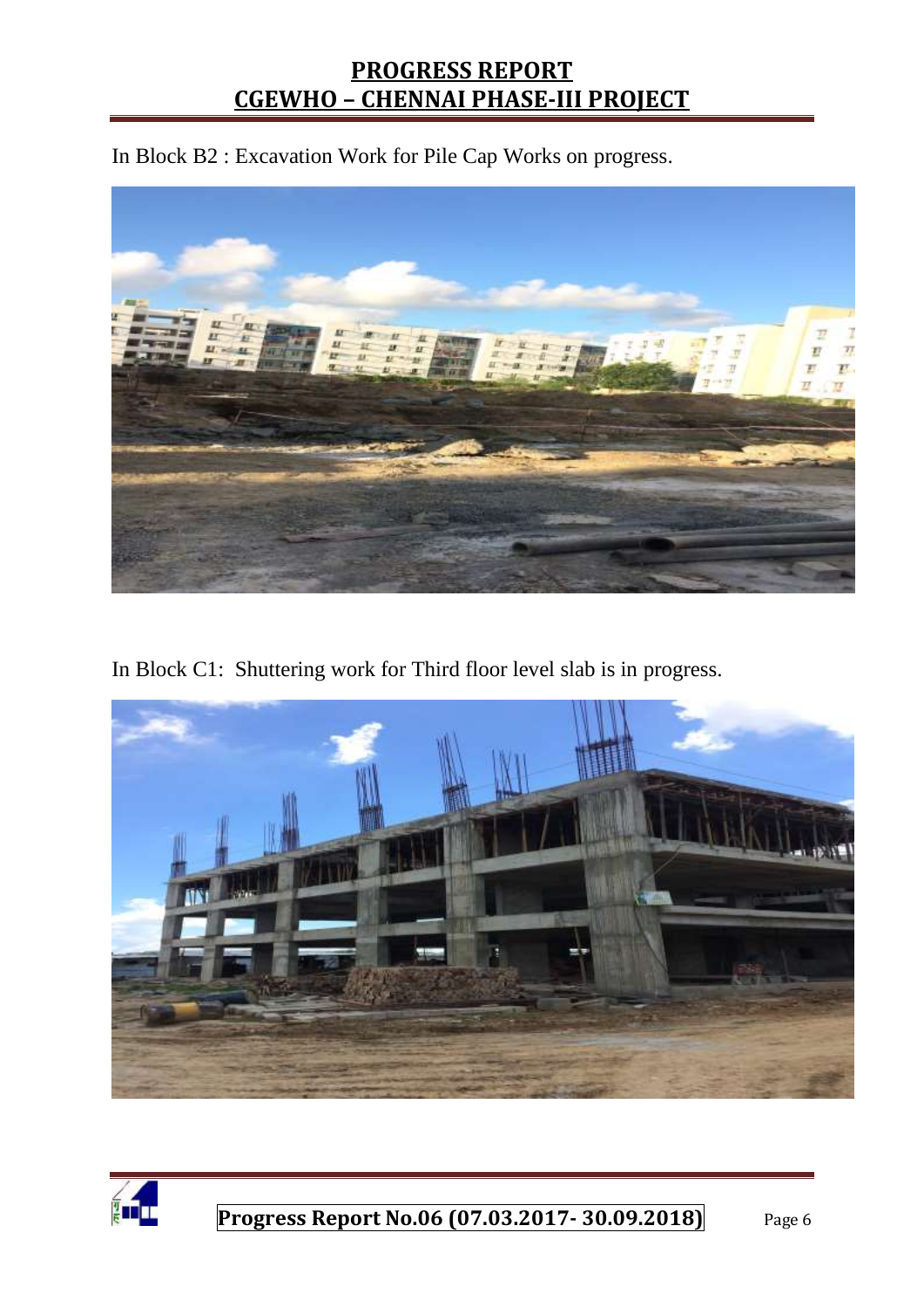

In Block C2: Excavation work, Shuttering for Short Column and for Pile cap Works on progress.



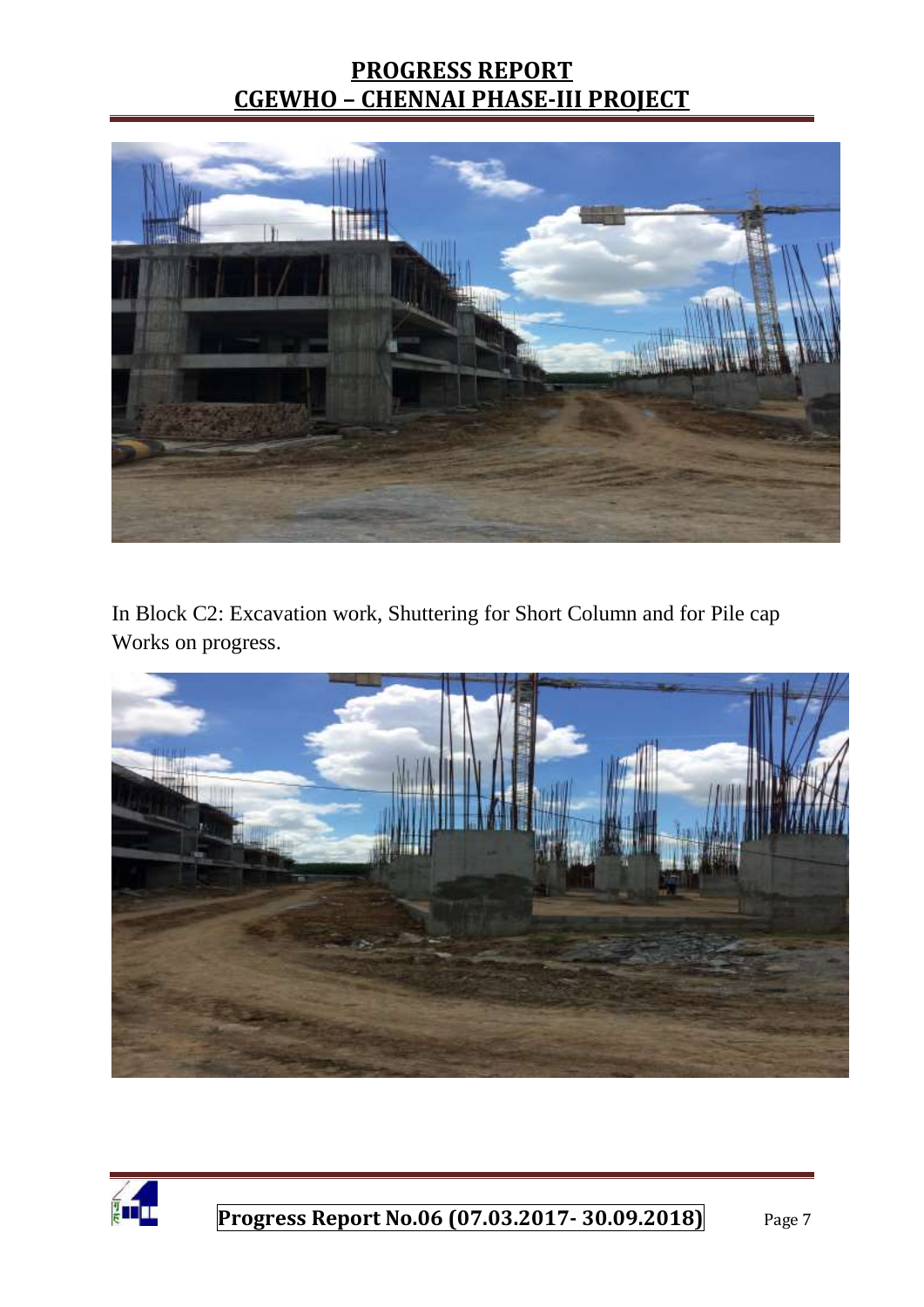

In Block C3: Excavation work for Pile Cap, Pile cap concrete Casting works on progress.



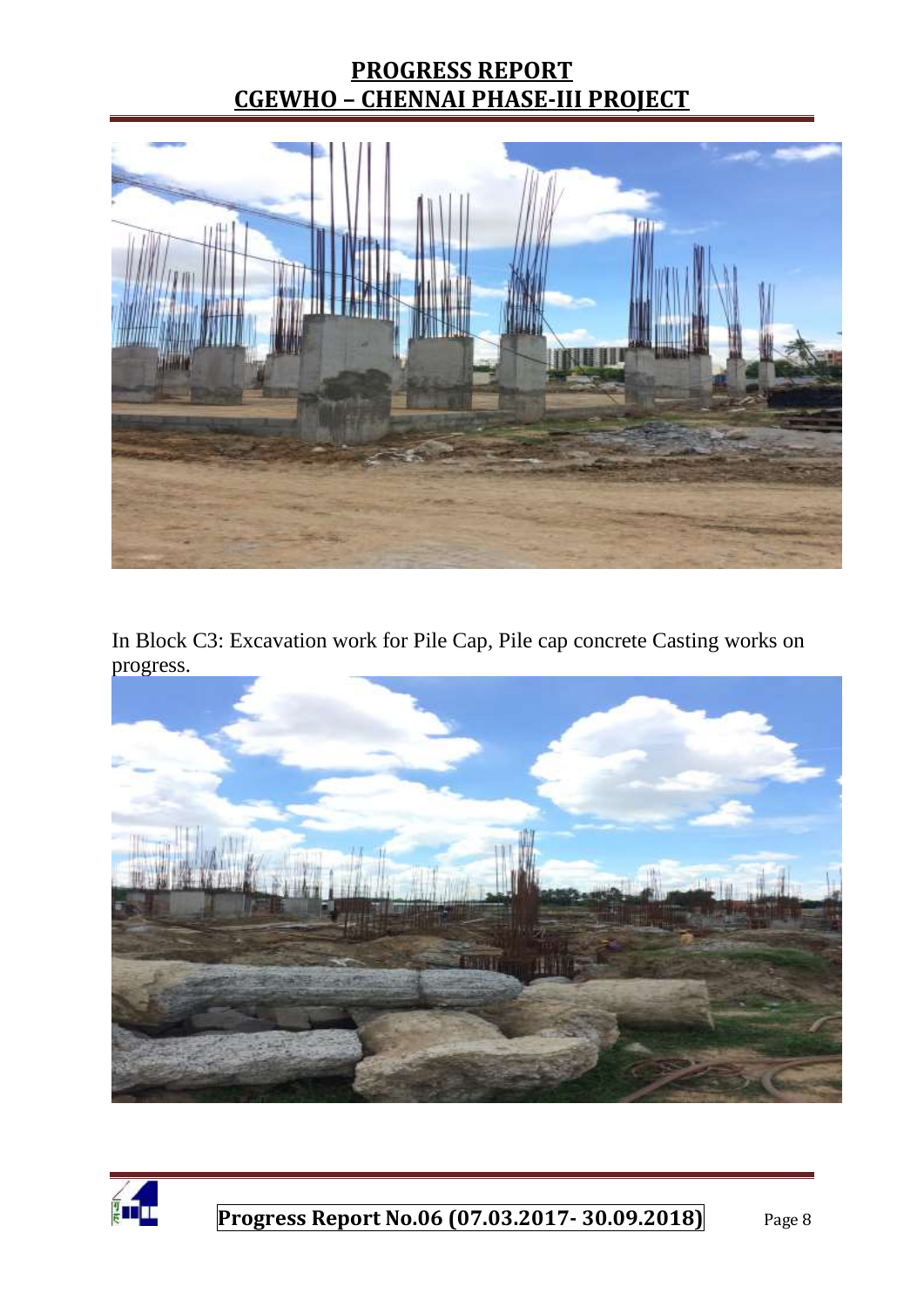

In Block D1: Excavation, Bar Bending & Shuttering for Pile cap work on Progress.



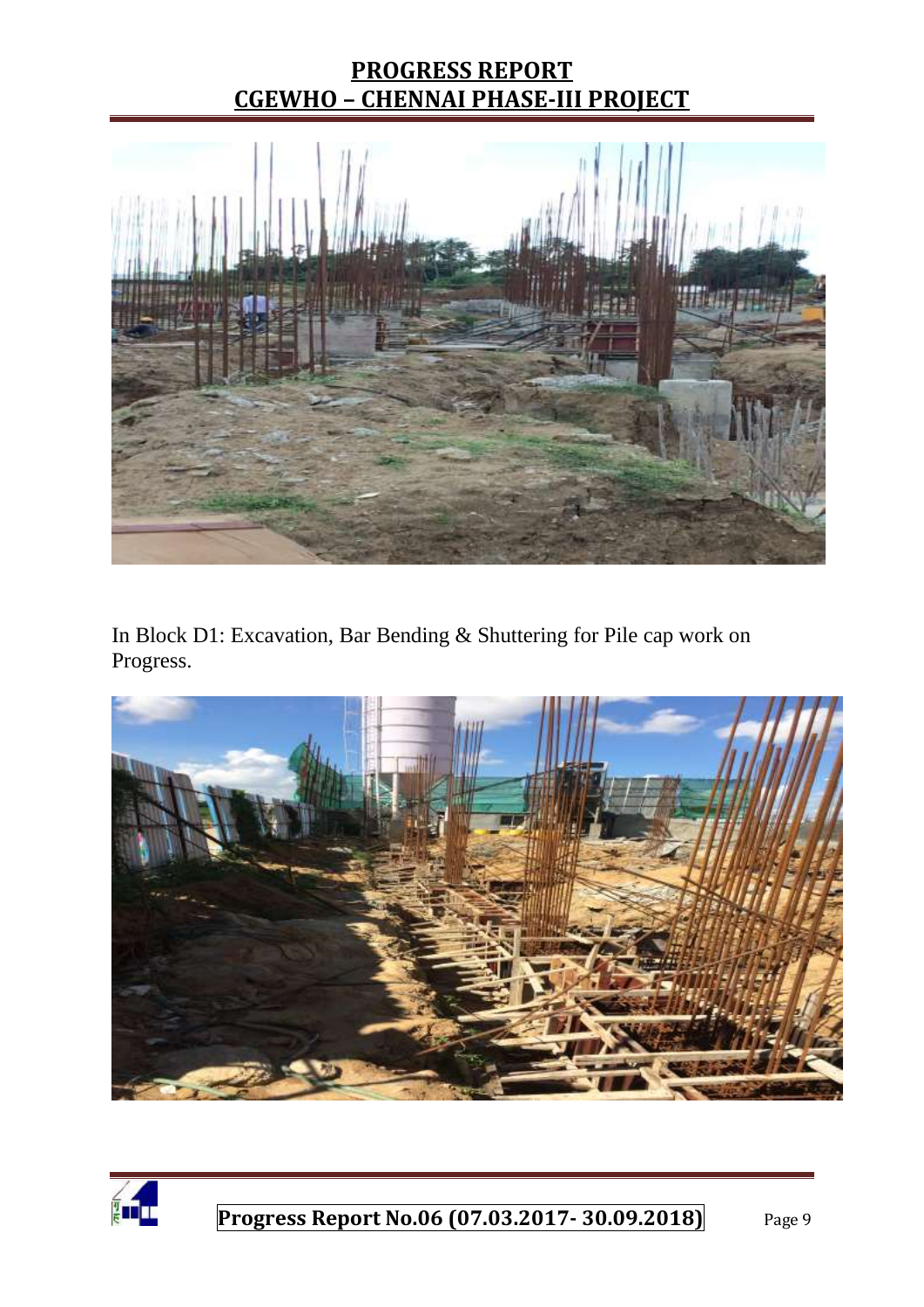

In Block D2 : Shuttering & Bar bending Works on Progress for First half of Fourth Floor Level Slab.



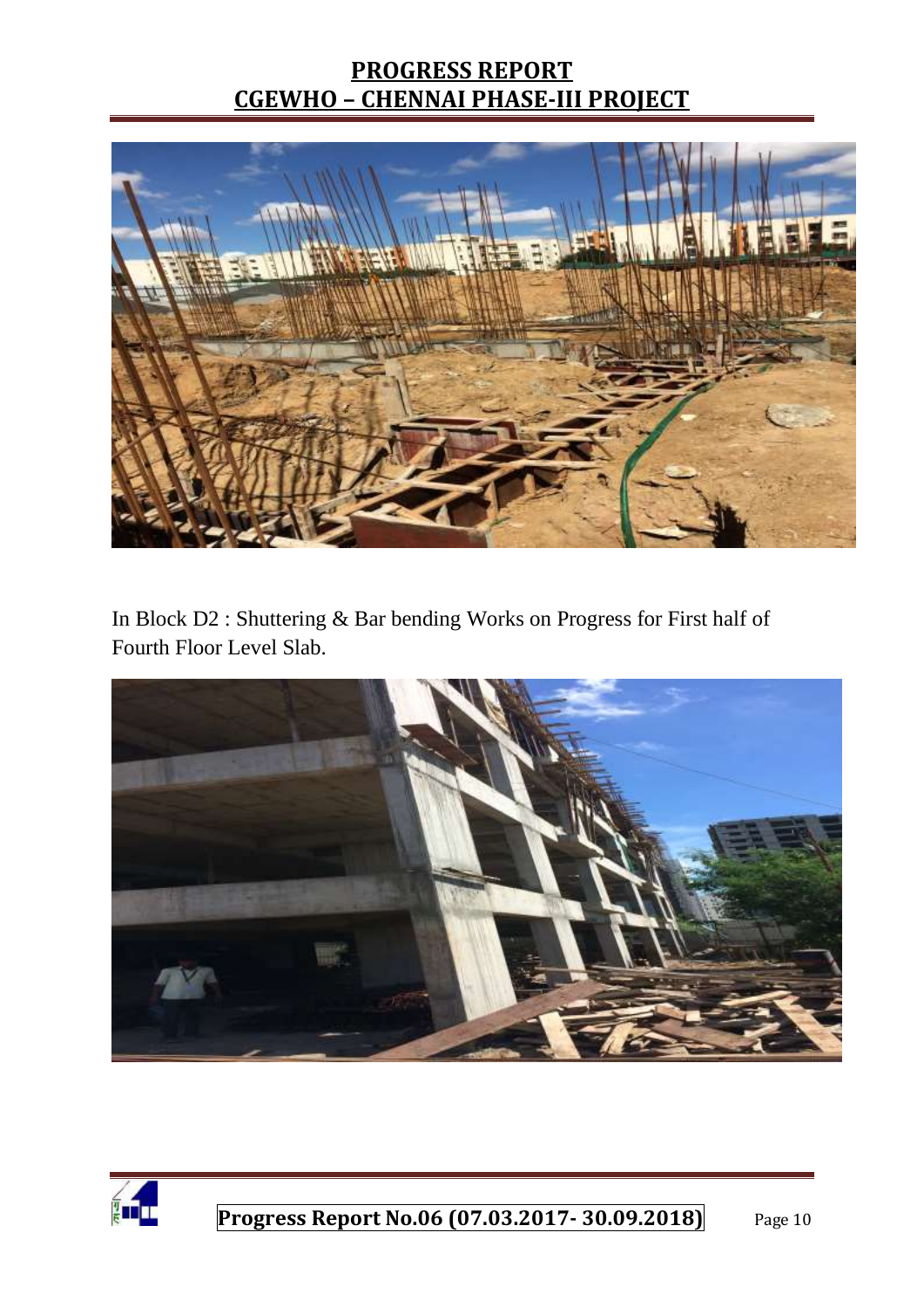

In Block D3: Second half of First floor level Shuttering and Bar bending Works are in Progress.



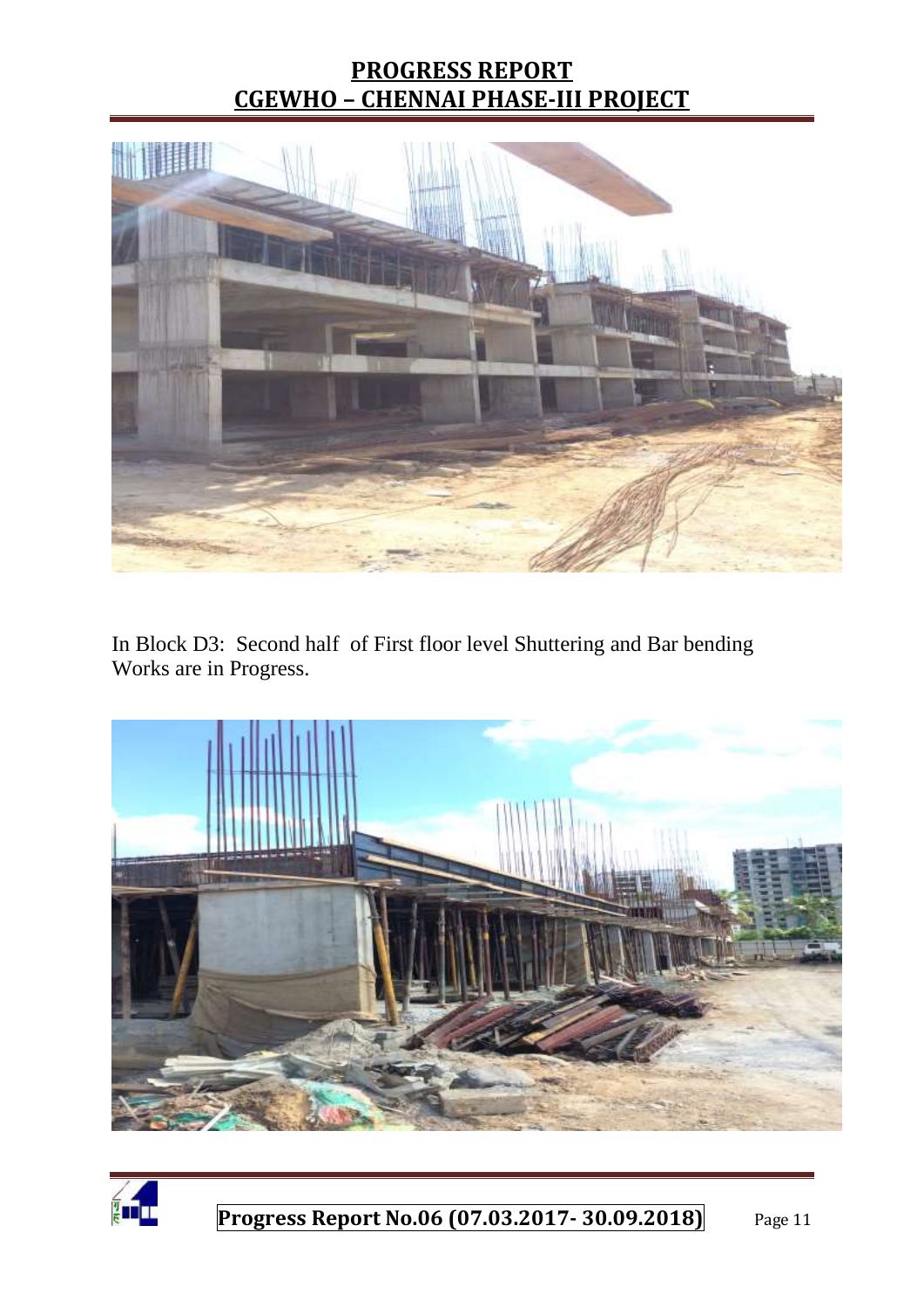

In Community Centre : Excavaion,Pile cap Concrete casting , pile chipping &Column Casing work on progress.



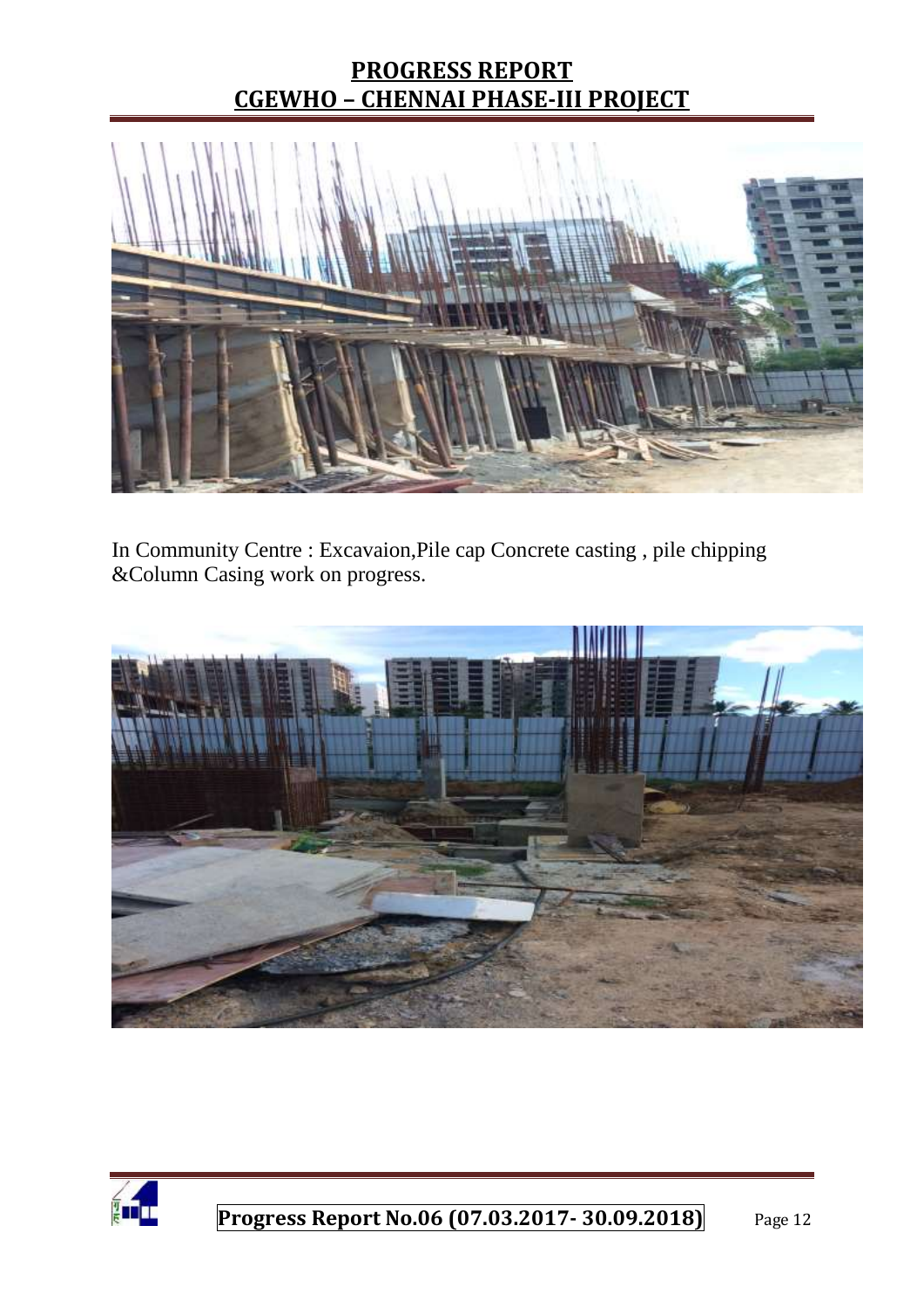

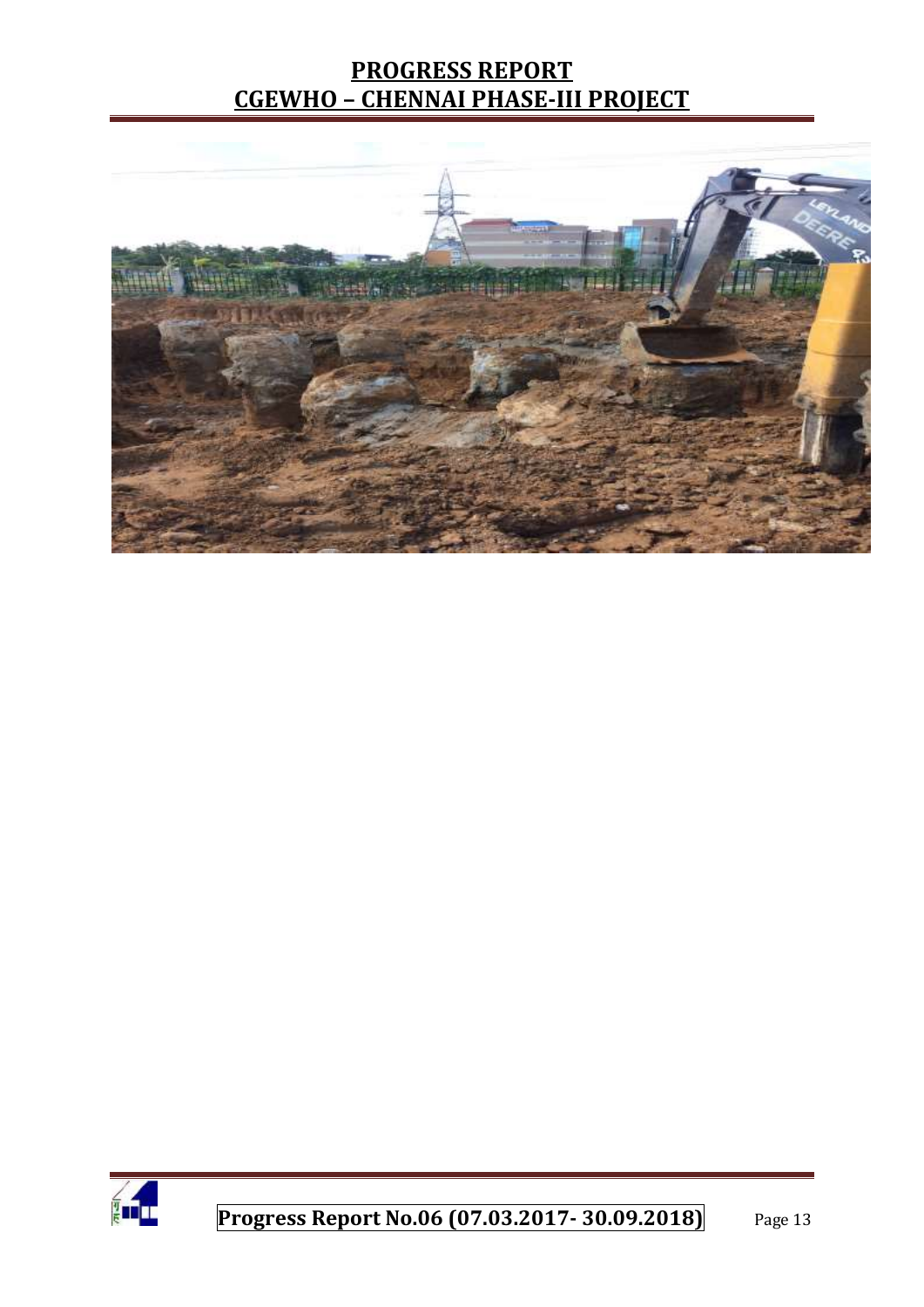#### **QUALITY CONTROL**

#### **DURING CONSTRUCTION FOLLOWING QUALITY CONTROL TESTS CONDUCTED AT SITE:**

| Sl.No.         | Materials                                                       | Source from                            | <b>Test</b><br>Done | Result                           |  |
|----------------|-----------------------------------------------------------------|----------------------------------------|---------------------|----------------------------------|--|
| $\mathbf{1}$   | M-Sand                                                          | Sriperambathur,<br>Kanchipuran<br>(Dt) | Each<br>Truck       | Sieve Analysis<br>& Silt content |  |
| $\overline{2}$ | Coarse Aggregate<br>(20mm)                                      | Sriperambathur,<br>Kanchipuran<br>(Dt) | Each<br>Truck       | Sieve Analysis                   |  |
| 3              | Coarse Aggregate<br>(12mm)                                      | Sriperambathur,<br>Kanchipuran<br>(Dt) | Each<br>Truck       | Sieve Analysis                   |  |
| $\overline{4}$ | Cement                                                          | Third party testing is being done.     |                     |                                  |  |
| 5              | <b>Steel</b>                                                    | Third party testing is being done.     |                     |                                  |  |
| 6              | Pile Integrity                                                  | Third party testing is being done.     |                     |                                  |  |
| $\overline{7}$ | Soil Compaction                                                 | Third party testing is being done.     |                     |                                  |  |
| 8              | RCC cubes are being tested and Register is being maintained.    |                                        |                     |                                  |  |
| 9              | Slump test conducted at site to insure workability if concrete. |                                        |                     |                                  |  |

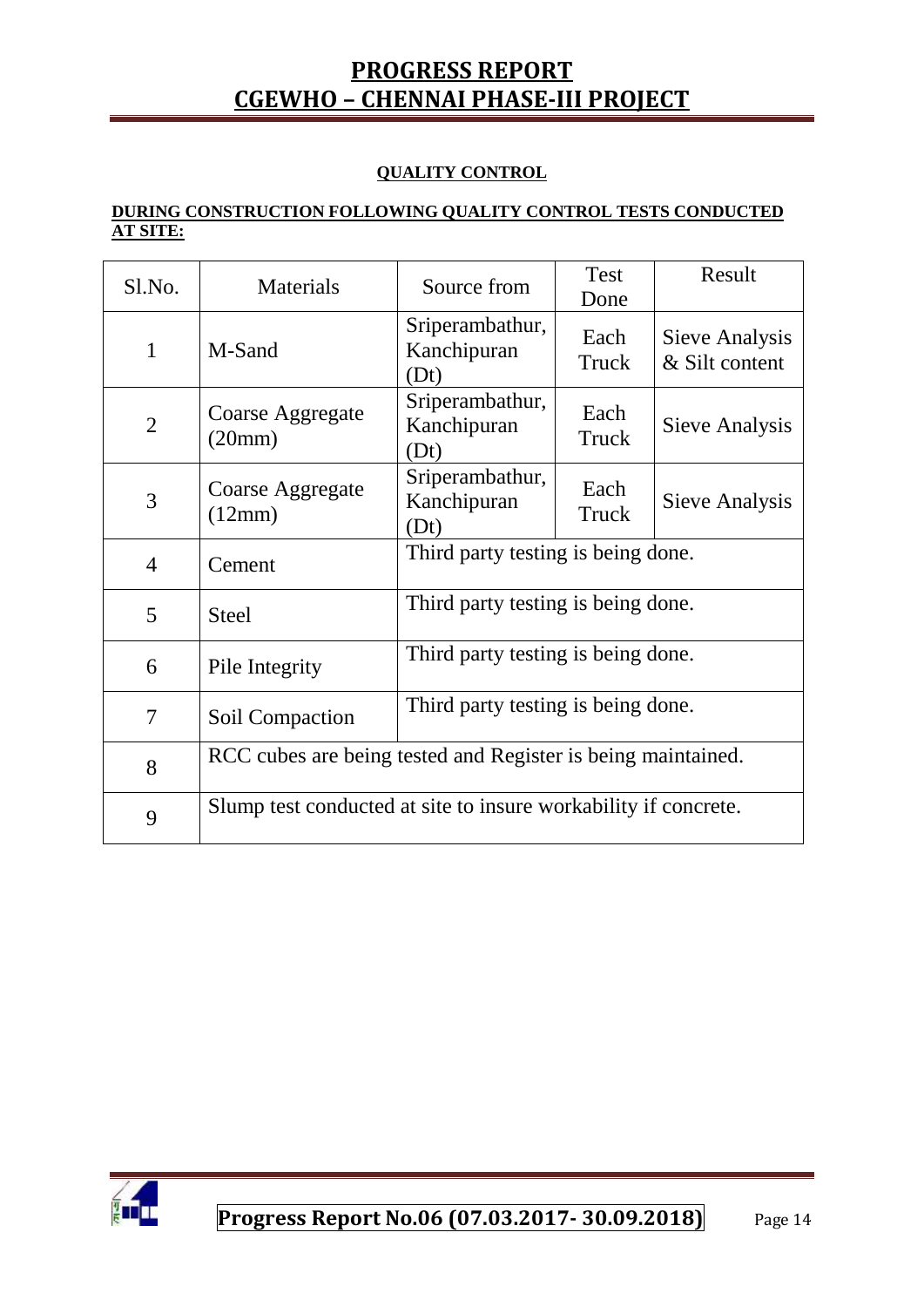## **PHOTOGRAPH OF QUALITY CONTROL AT SITE**

# **Concrete Cube Compressive Strength Testing**



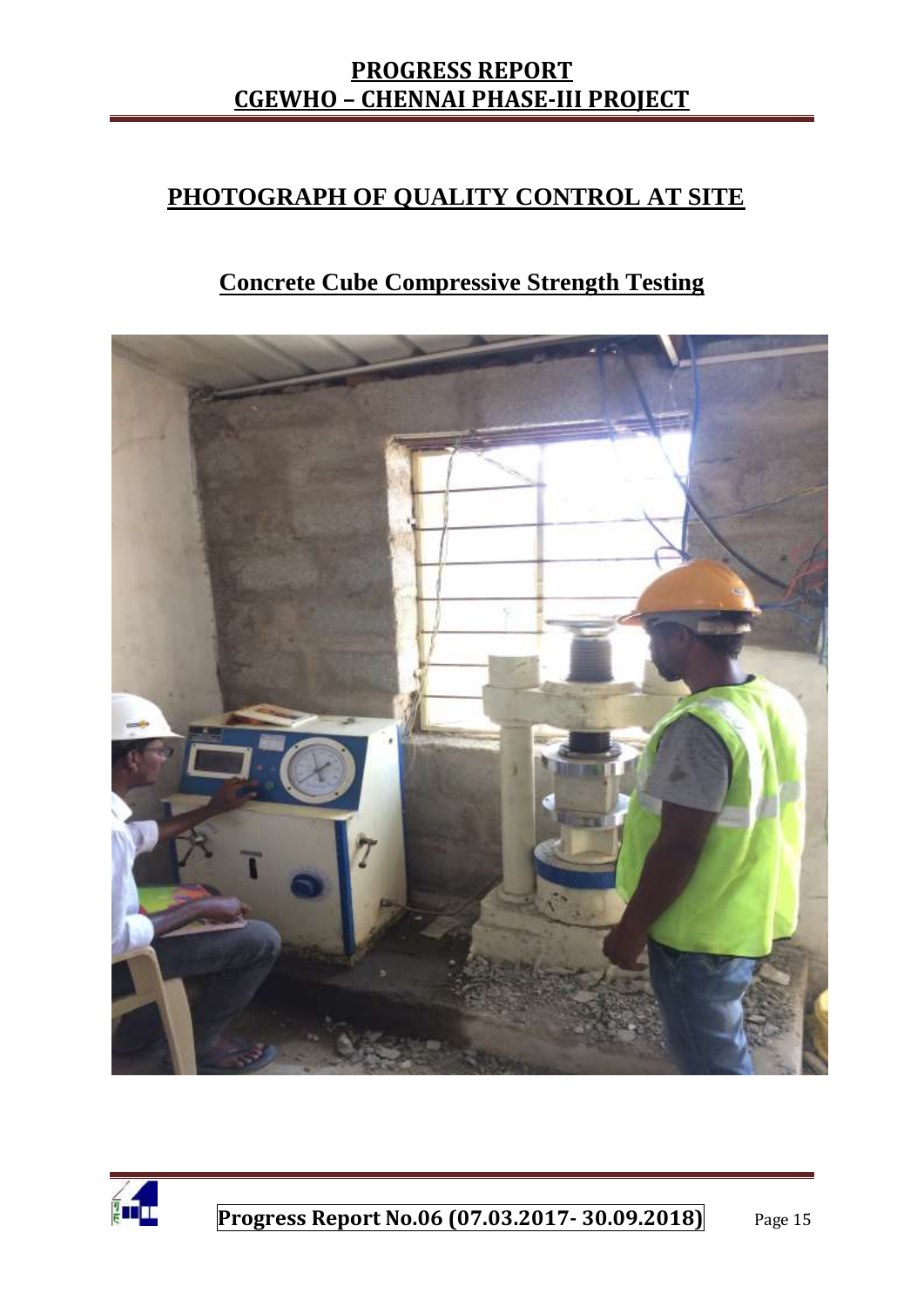# **20mm & 12mm Aggregate Sieve Analysis Testing**